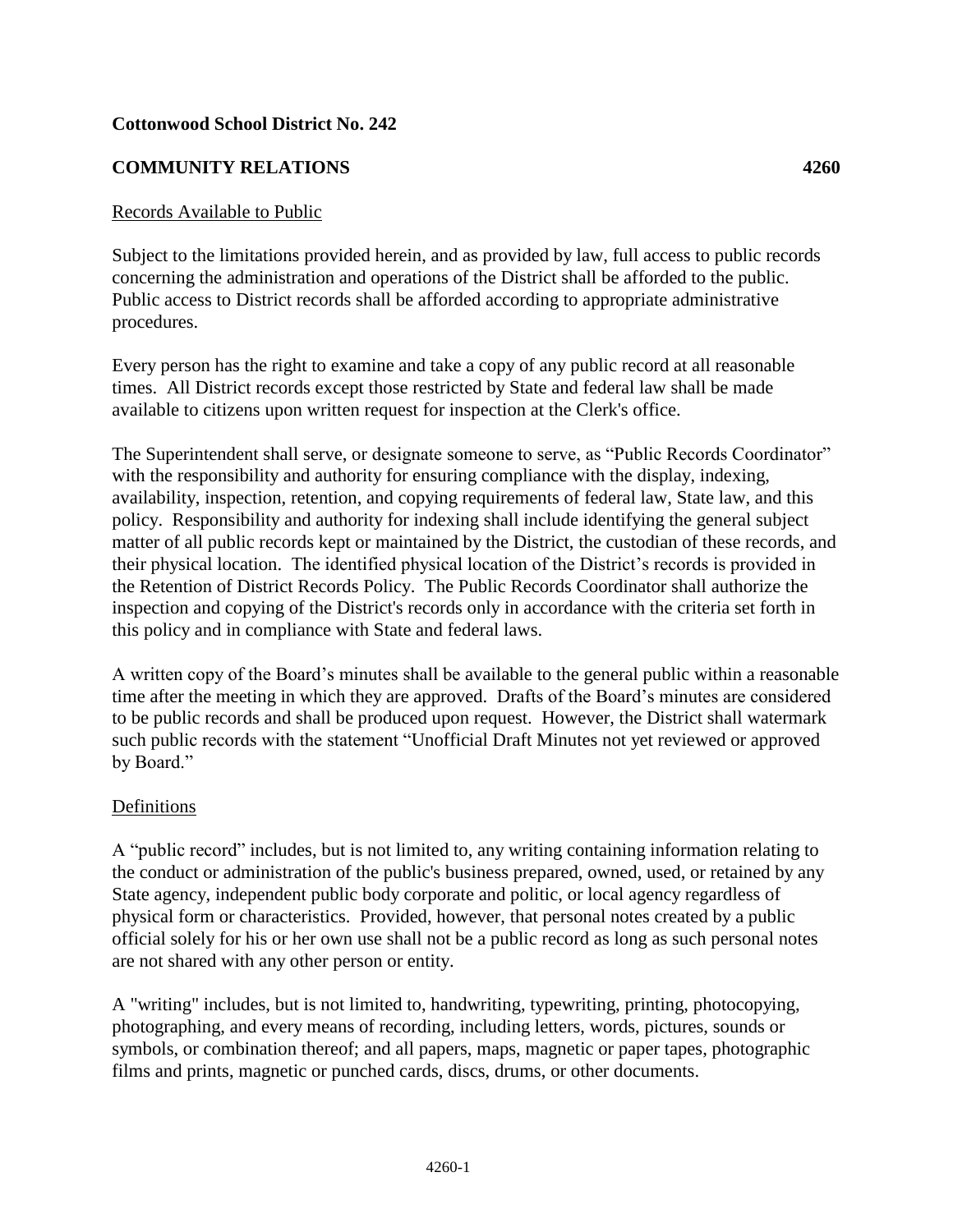## Records Exempt from Disclosure

In accordance with Idaho Code, the following records shall NOT be subject to public inspection or copying:

- 1. Any public record exempt from disclosure by federal or State law or federal regulations to the extent specifically provided for by such law or regulation.
- 2. Retired employees' and retired public officials' home addresses, home telephone numbers, and other financial and non-financial membership records.
- 3. Records of a current or former employee other than the employee's duration of employment with the District, position held, and location of employment. This exemption from disclosure does not include the contracts of employment or any remuneration, including reimbursement of expenses. However, all other personnel information relating to a public employee or applicant including, but not limited to, information regarding sex, race, marital status, birth date, home address and telephone number, net pay, applications, testing and scoring materials, grievances, correspondence, and performance evaluations shall not be disclosed to the public without the employee's or applicant's written consent.
- 4. Records relating to the appraisal of real property, timber, or mineral rights prior to its acquisition, sale, or lease by the District.
- 5. Any estimate prepared by the District that details the cost of a public project until such time as disclosed, or bids are opened, or upon award of the contract for construction of the public project.
- 6. Records of any risk retention or self-insurance program prepared in anticipation of litigation, or for analysis of, or settlement of potential or actual money damage claims against the District or its employees except as otherwise discoverable under the Idaho or federal rules of civil procedure. These records shall include but are not limited to claims evaluations, investigatory records, computerized reports of losses, case reserves, internal documents, and correspondence relating thereto. At the time any claim is concluded, only statistical data and actual amounts paid in settlement from public funds shall be deemed a public record unless otherwise ordered to be sealed by a court of competent jurisdiction. Provided however, nothing in this subsection is intended to limit the attorney client privilege or attorney work product privilege otherwise available to any public agency or independent public body corporate and politic.
- 7. Computer programs developed or purchased by or for the District for its own use. As used in this subsection, "computer program" means a series of instructions or statements which permit the functioning of a computer system in a manner designed to provide storage, retrieval, and manipulation of data from the computer system, and any associated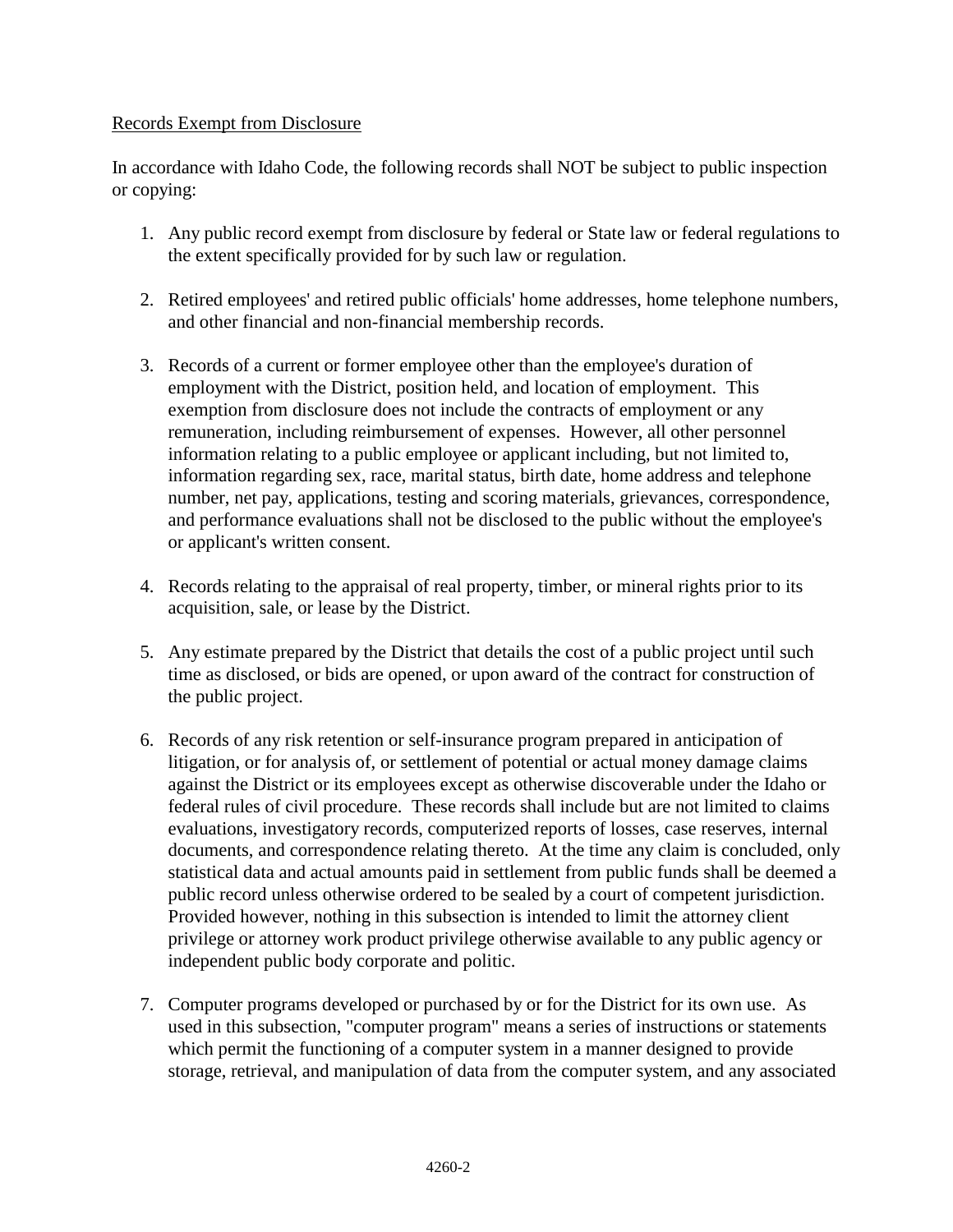documentation and source material that explain how to operate the computer program. This does not include:

- A. The original data including but not limited to numbers, text, voice, graphics, and images;
- B. Analysis, compilation, and other manipulated forms of the original data produced by use of the program; or
- C. The mathematical or statistical formulas that would be used if the manipulated forms of the original data were to be produced manually.
- 8. Personal information from any file maintained for students. Information from student records shall be disclosed only in accordance with the requirements of the Family Educational Rights and Privacy Act, Idaho Code, and adopted District policy.
- 9. Test questions, scoring keys, or other examination data used to administer academic tests.
- 10. Records relevant to a controversy to which the District is a party, but which records would not be available to another party under the rules of pretrial discovery for cases pending resolution.
- 11. Records of buildings, facilities, infrastructures, and systems when the disclosure of such information would jeopardize the safety of persons or the public safety. Such records may include emergency evacuation, escape, or other emergency response plans; vulnerability assessments; operation and security manuals; plans; blueprints; or security codes.

However, all personnel records of a current or former public official reflecting public service or employment history, classification, pay grade and step, longevity, gross salary and salary history, status, workplace, and employing agency are subject to public inspection and copying.

If the record requested for inspection and/or copying contains both information exempted from disclosure and nonexempt information, the District shall, to the extent practicable, produce the record with the exempt portion deleted and shall provide a written explanation for the deletion.

## Response to Requests

The District shall require that a public records request be submitted in writing upon a form prescribed by the District with the requester's name, mailing address, email address, and telephone number. A request for public records may be conducted by electronic mail. The request shall specifically describe the subject matter and records sought, including a specific date range for when the records sought were created. The request shall be as specific as possible, describing the records sought in enough detail to let the Public Records Coordinator find the records with reasonable effort. The District may provide the requester information to help the requester narrow the scope of the request or to help the requester make the request more specific when the records requested are voluminous or costly.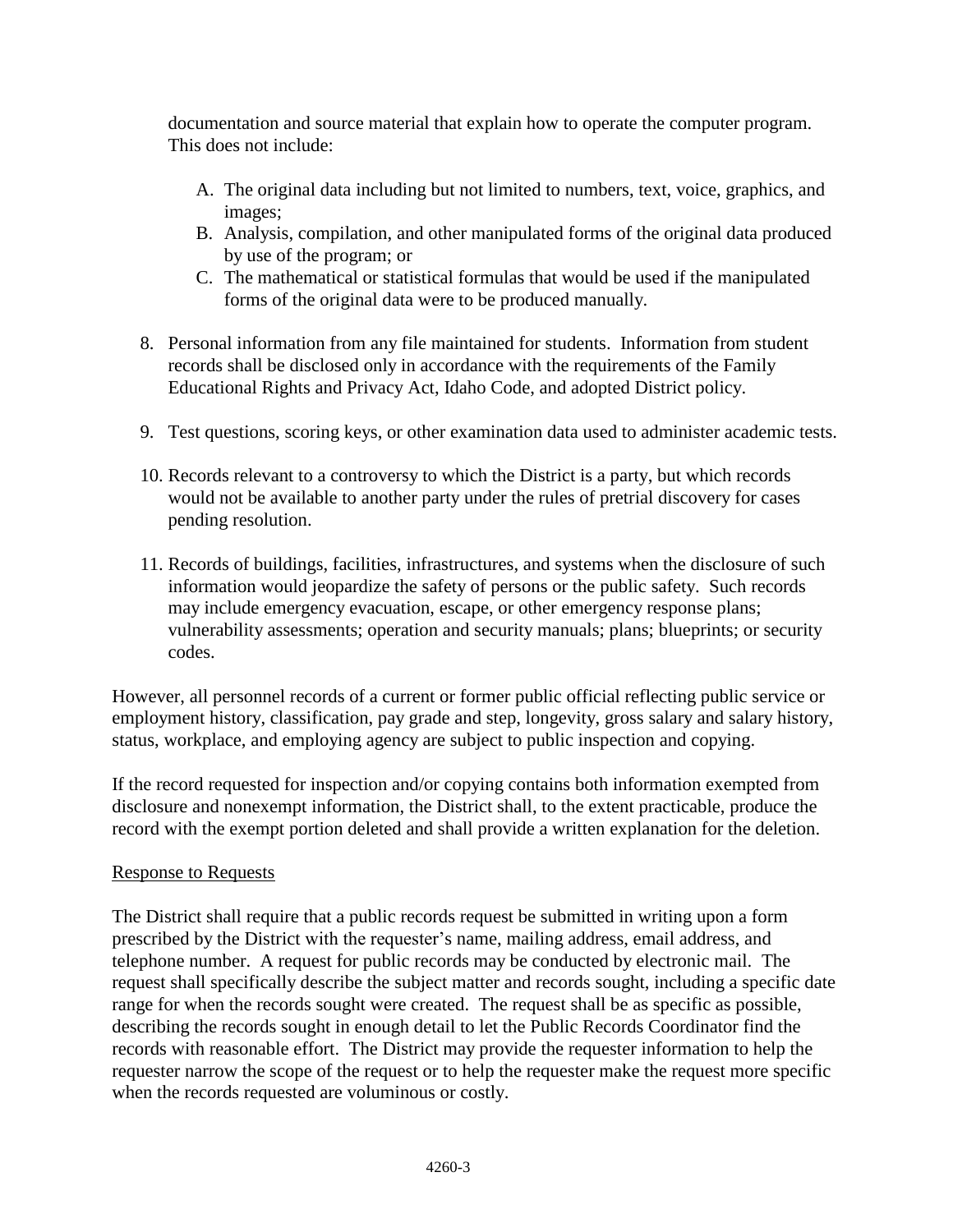The District shall either grant or deny a person's request to examine or copy public records within three working days of the date of the receipt of a request for public records. If a longer period of time is needed to locate or retrieve the records, the District shall notify the person requesting the records of the same and provide the records to such person not later than ten working days following the request. In the event an individual requests a record be provided in electronic format, the District shall provide the record in electronic format if the record is available in that format. If a record is requested in electronic format and the record cannot easily be converted to electronic format within ten working days, the District shall notify the person requesting the records of this fact and provide them with an estimate of the time necessary to complete the conversion. The documents shall then be provided at a time mutually agreeable to the parties giving consideration to any limitations that may exist regarding electronic conversion.

If the District fails to respond, the request shall be deemed to be denied within ten working days following the request. If the District denies the request for examination or copying the public records or denies in part and grants in part the request for examination and copying of the public records, the Public Records Coordinator shall notify the person in writing of the denial or partial denial of the request for the public record. The notice of denial or partial denial shall state that the attorney for the District has reviewed the request or shall state that the District has had an opportunity to consult with an attorney regarding the request for examination or copying of a record and has chosen not to do so. The notice of denial or partial denial also shall indicate the statutory authority for the denial and indicate clearly the right to appeal the denial or partial denial and the time periods for doing so.

The Public Records Coordinator is authorized to seek an injunction to prevent the disclosure of records otherwise suitable for disclosure when it is determined that there is reasonable cause to believe that the disclosure would not be in the public interest and would substantially or irreparably damage any person or would substantially or irreparably damage vital governmental functions.

## Fee Waiver

The District will adhere to its copying fee schedule unless it is determined by the Public Records Coordinator that the individual making such a request has demonstrated information sufficient to fulfill the following test:

- 1. That the requester's examination and/or copying of public records is likely to contribute significantly to the public's understanding of the operations and activities of the government;
- 2. That the requester's examination and/or copying of public records is not primarily in the individual interest of the requester including, but not limited to, the requester's interest in litigation in which the requester is or may become a party; and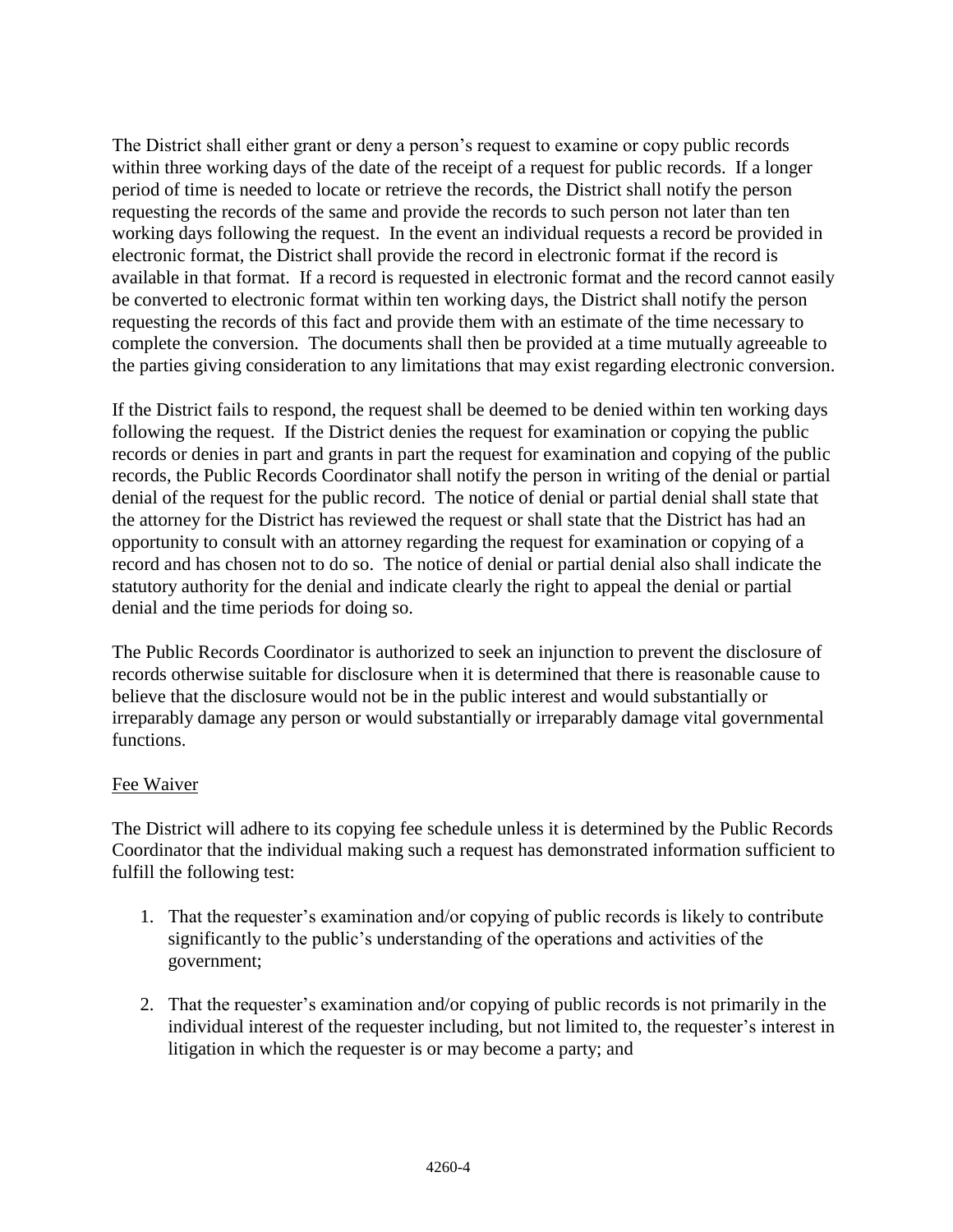3. That the requester's examination and/or copying of public records will not occur if fees are charged because the requester has insufficient financial resources to pay such fees.

Upon a request that fees not be charged, and the Public Records Coordinator's consideration of the above factors, the Public Records Coordinator shall notify the requester in writing of their decision within ten working days following the request.

If the fee waiver is denied, the requester shall then have seven days to file an appeal of the denial with the Superintendent. The Superintendent shall review the denial and either affirm or reverse the denial of the Public Records Coordinator in writing within ten working days of receipt of the appeal. In the event that the Superintendent is the Public Records Coordinator then the appeal shall be filed within seven days with the Board. At the Board's next regularly scheduled meeting, the Board shall review the denial of fee waiver and either affirm or reverse it. There shall be no further appeal beyond the Board.

The request shall not be fulfilled or prepared, and the time for response will not begin to run, until such time as the final determination as to fees has been addressed and any fees to be charged have been paid.

A requester may not file multiple requests for public records solely to avoid payment of fees. If the District suspects that this is the case, it can aggregate the related requests and charge based upon its copying fee schedule.

## Fee Schedule

The copying fee schedule of the District is as follows:

- 1. The District shall not charge a fee for the first 100 pages of records or the first two hours of labor in responding to a request.
- 2. Copies of public records 10¢ per page for copies beyond the first 100 pages or beyond the first two hours of labor in responding to a request.
- 3. The District will charge for the labor costs associated with locating and copying documents if:
	- A. The request is for more than 100 pages of records;
	- B. The request includes nonpublic information that must be redacted from the public records; or
	- C. The labor associated with locating and copying the records exceeds two hours.
- 4. The fees for labor associated with responding to a public records request shall be charged at the per hour pay rate of the lowest-paid administrative staff employee of the District who is necessary and qualified to process the request.